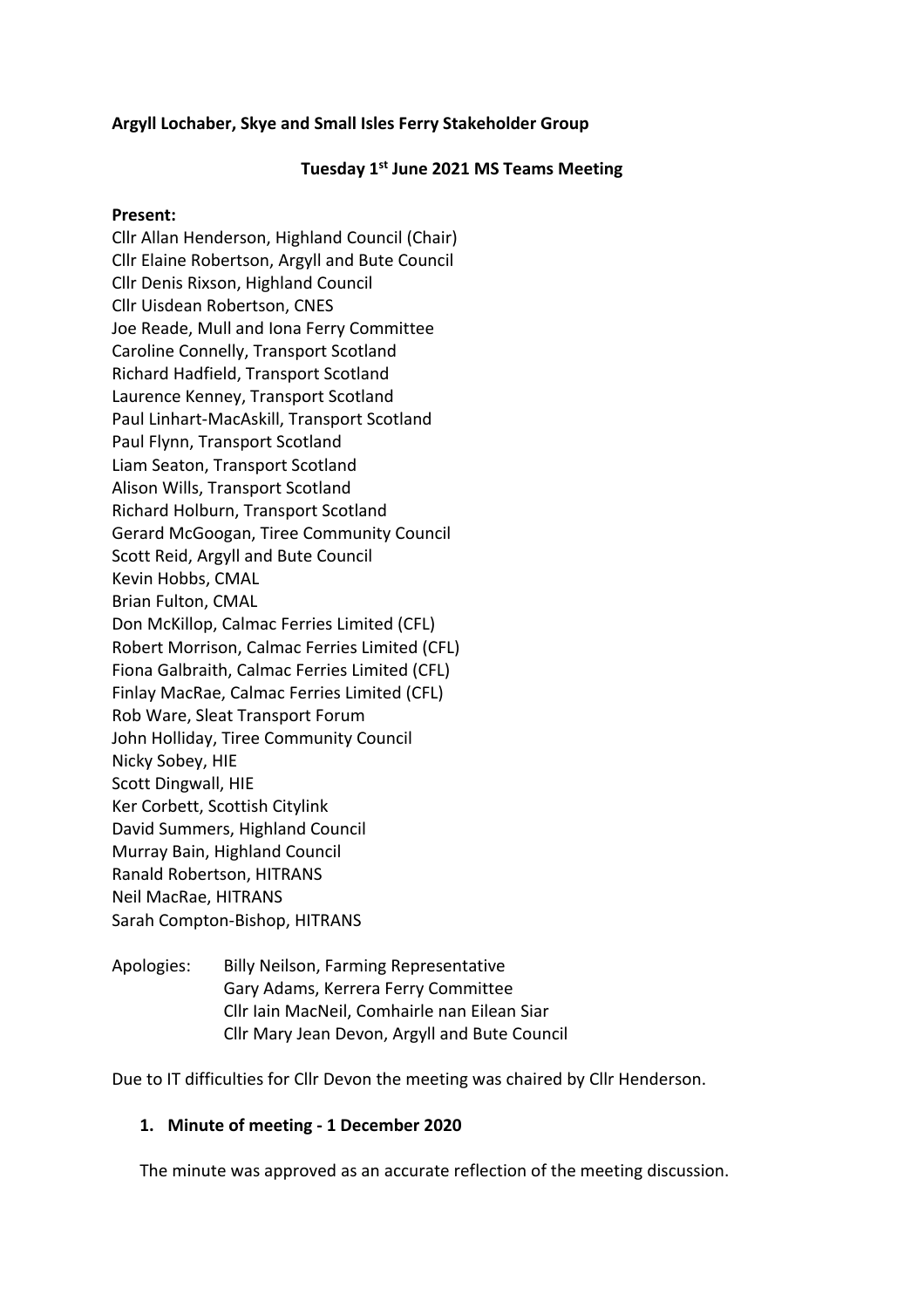### **2. Matters Arising**

An action tracker was circulated in the meeting pack which updated on actions from the previous meeting.

### **3. Calmac update**

Finlay MacRae provided the commercial and marketing update on behalf of Calmac Ferries Limited. This touched on work with DMOs and supportive messaging on the Camping, Caravan and Motorhome island access.

Finlay MacRae updated on CHFS contract commitments.

Finlay MacRae advised that the consultation for Summer 2022 timetable is moving towards normal practice. Requests have been issued to consulted bodies.

Members noted that the consultation should be completed to allow escalation through FSG. Members also asked for the list of consulted bodies to be shared so there is awareness of who is being asked to comment on behalf of stakeholders.

David Summers reported that bus contracts in THC area were being extended for 12 months working to a November 21 deadline for new contracts commencing April 22.

### **Action – CFL will share the list of consulted bodies.**

Finlay MacRae confirmed that the Socio-Economic report is delayed to 2022 but that an update would be provided December meeting.

#### **Action – CFL to update on scope and timescales for socio-economic report next FSG.**

Don McKillop and Finlay MacRae provided the regional route update for the Argyll, Lochaber and Skye FSG area routes.

| <b>Route Name</b>             | <b>Passengers</b> | Cars   | <b>Coaches</b> | <b>CVs</b> |
|-------------------------------|-------------------|--------|----------------|------------|
| Fionnphort - Iona             | $-54%$            | $-23%$ |                | $-36%$     |
| Fishnish - Lochaline          | 0%                | 15%    | 9%             | 82%        |
| Gallanach - Kerrera           | $-12%$            | 33%    |                |            |
| Kennacraig - Islay/C'say/Oban | $-71%$            | $-60%$ | $-100%$        | $-40%$     |
| Mallaig - Armadale            | $-79%$            | $-73%$ | $-100%$        | $-48%$     |
| Mallaig - Eigg/Muck/Rum/Canna | $-63%$            | 10%    |                | 4%         |
| Oban - Castlebay/Lochboisdale | $-63%$            | $-49%$ |                | $-1%$      |
| Oban - Coll/Tiree             | $-42%$            | $-15%$ | $-100%$        | 24%        |
| Oban - Colonsay               | $-32%$            | $-10%$ | 0%             | 114%       |
| Oban - Craignure              | $-58%$            | $-46%$ | $-84%$         | 4%         |
| Oban - Lismore                | $-13%$            | 18%    | 50%            | 32%        |
| Sconser - Raasay              | $-42%$            | $-30%$ | $-100%$        | 26%        |
| Tobermory - Kilchoan          | $-56%$            | $-46%$ | $-100%$        | $-84%$     |
| Uig - Tarbert/Lochmaddy       | $-51%$            | $-42%$ | $-63%$         | 13%        |

The route summary is reproduced below:

Current Period: 19 October 2020 to 25 March 2021<br>Previous Period: 19 October 2019 to 25 March 2020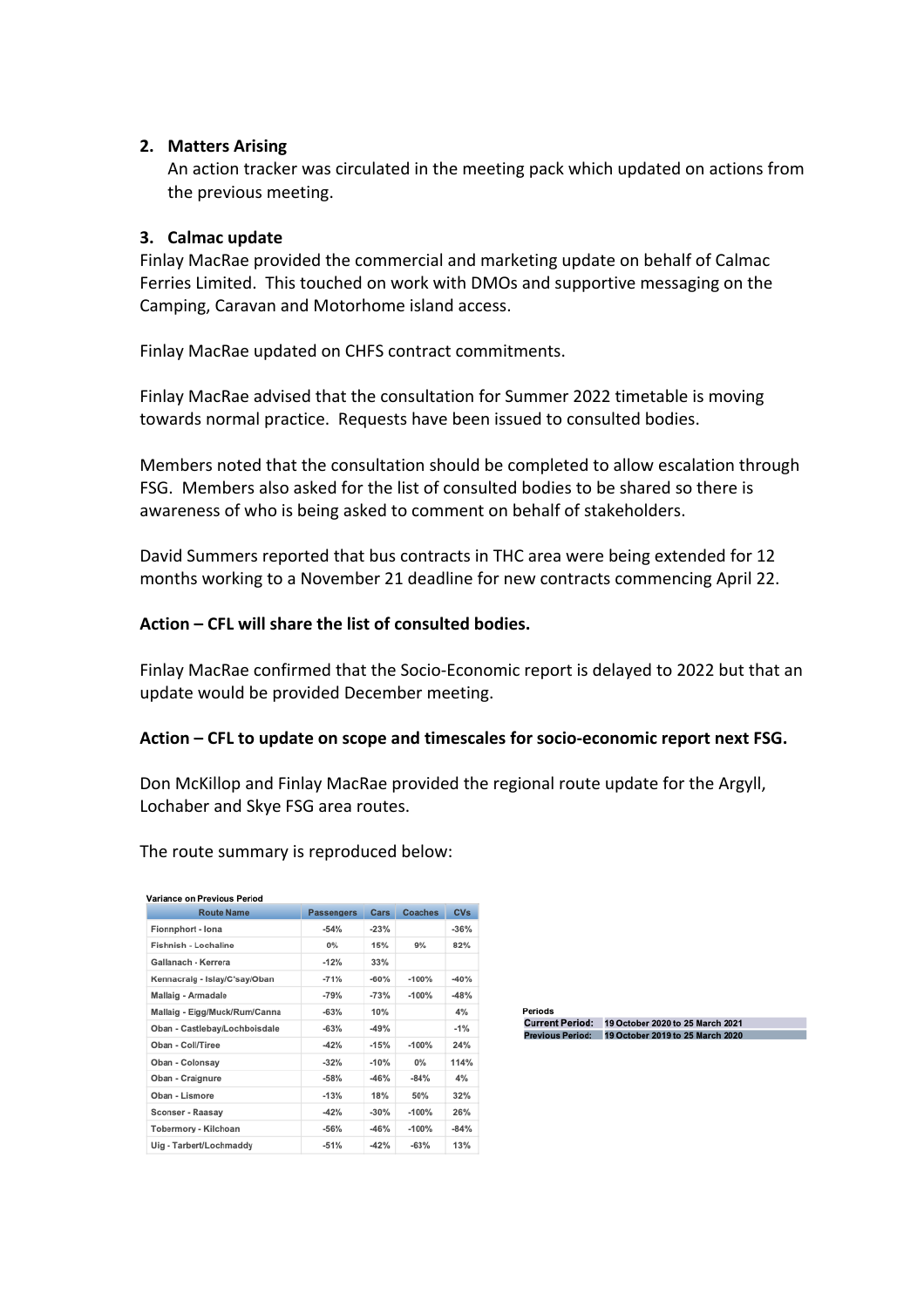The follow up discussion touched on:

Joe Reade asked if CFL could produce a long term trend on cancellations events with detail on where weather is the determining factor on the cancellation.

# **Action – CFL agreed to look at presenting cancellation data over a long term period by cause.**

Uisdean Robertson asked if there has been any progress on sharing the dry docking schedule with stakeholders and whether there will be any change to the approach to move away from overlapping major vessel docking periods. Robert Morrison confirmed that it was intended not to remove two major vessels from any geographic area.

# **Action – CFL to update on plans to share dry dock scheduling in advance.**

Rob Ware asked for an update on the Docking issues at Muck and Eigg. Finlay MacRae confirmed that CFL are working with Highland Council (Harbour Authority) on both these issues. Dredging is being looked at for Eigg as is removing a rock outcrop.

Cllr Henderson asked if there is any update on reducing the physical distancing requirements on vessels. Finlay MacRae confirmed this is a network wide concern. There is no update on Government guidelines which are currently under review.

Laurence Kenney confirmed that the Scottish Government Review of Physical Distancing has been announced by the First Minister and it is understood that an announcement on the detail will be made soon. Robert Morrison confirmed that consideration of the impacts of any changes was already underway.

# **4. Ar Turas / New Boking System**

Finlay MacRae reported that the activity around Ar Turas has continued and e-DEA SpA have been appointed to deliver the booking system. They are an Italian based provider who have provided systems to ferry companies around the globe. End user testing continues and the planned go live for the system is February 2022 and will be fully live for Summer 2022. The new system will be a much more versatile and user friendly process.

# **5. CnES Strategic Direction Proposal**

Cllr Uisdean Robertson presented the report that has been produced by Comhairle nan Eilean Siar to find a way forward on the current challenging situation with regard to fleet resilience and network capacity.

### **6. Transport Scotland Update including Island Connectivity Plans**

Richard Hadfield presented the Transport Scotland update. The presentation covered:

- Island Connectivity Plans
	- o NTS 2 Delivery Plan / Infrastructure Investment Plan
	- o Routes and Services Methodology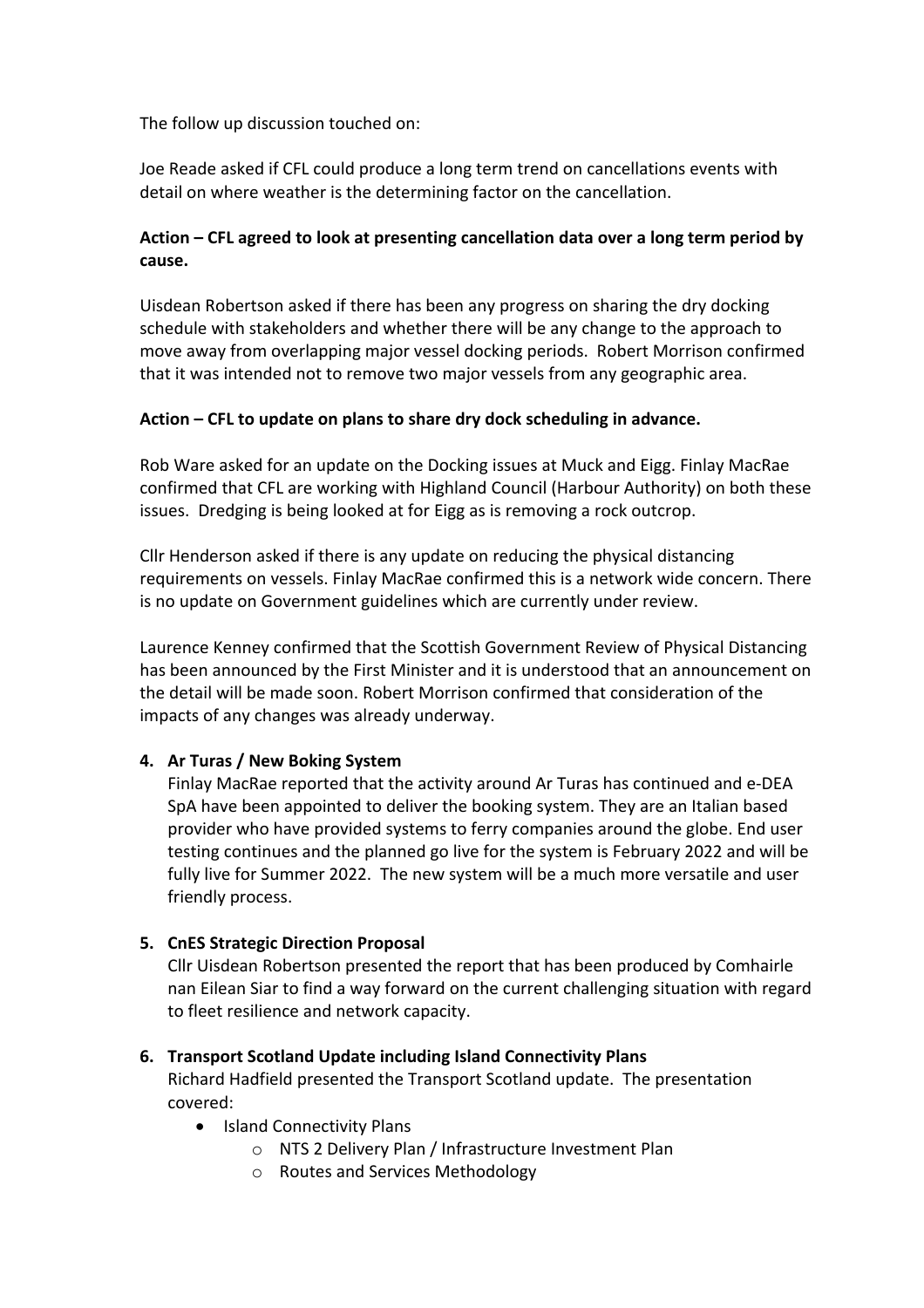- o Community Needs Assessment (Refresh RSM Dependencies + STAG Based)
- o Market Assessment
- Long-term Plan and Investment Programme
	- o Details in meeting paper.
	- o Strategic context
	- o ICP as long term plan
	- o VRDP 2020 report interim 10 year programme for CHFS
	- $\circ$  Asset life = key drive of investment / prioritisation
	- o Investment Specification

There followed a group discussion on this item including the following issues;

Joe Reade highlighted that 2024 plans for Mull were dependent on a pier extension but what assessment of options with existing pier.

Fares review as part of the ICP.

Cllr Rixon highlighted importance of anticipating future as well as current demand and called for a more dynamic process.

Murray Bain enquired if review would include ferry services operated by Local Authorities with the potential transfer of responsibilities considered?

Timescales – December 2022 when current Ferries Plan expires.

# **7. Infrastructure Update**

# **7 (a). CMAL Update**

Kevin Hobbs presented the CMAL update that covered:

- Net Zero
- Ferry Replacement Programmes
- Ferguson Marine Port Glasgow
- Port Infrastructure
- Harbours

Brian Fulton requested if information on the Small Vessel Replacement Programme could be circulated to Membership

### **(b) Argyll and Bute Council Update**

No update was presented.

### **8. Calmac Communities Board Update**

David Heriot provided an update on behalf of the Ferries Community Board – Clyde and Hebrides which is the new name of the CCB. The FCB met on Friday and part of the session included a very positive meeting with the new Transport Minister Graeme Dey MSP. There were separate discussions with Calmac MD, CMAL CEO and